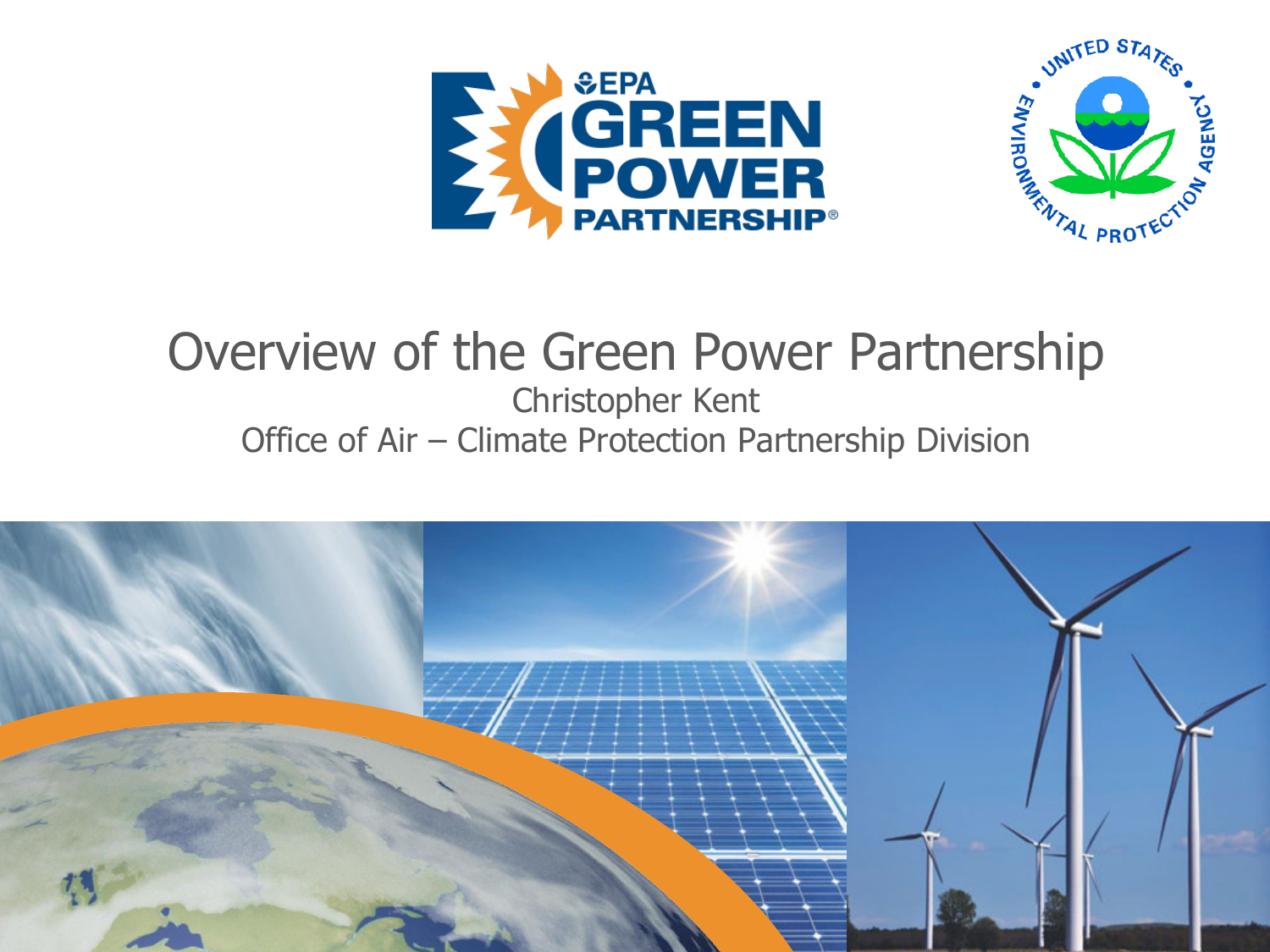# Green Power Partnership Overview

- **■** Summary
	- The U.S. EPA's Green Power Partnership is a voluntary program that encourages organizations to use green power
- **Objectives** 
	- Educate stakeholders on voluntary procurement options within the U.S. renewable energy market
	- **■** Motivate stakeholders to use renewable electricity and expand the voluntary green power market
	- **EXEDEE FIGHT Standardize green power procurement as part of best practice environmental** management
	- **EXECOGNIZE leadership in green power procurement**
- **Program Activities** 
	- Provide technical assistance and tools on procuring green power
	- **Provide recognition platform for organizations using green power in the hope that** others follow their lead
- 1,600+ Partners procure more than 50 billion kWh annually, equivalent to the annual electric use of more than 4.6 million American homes.

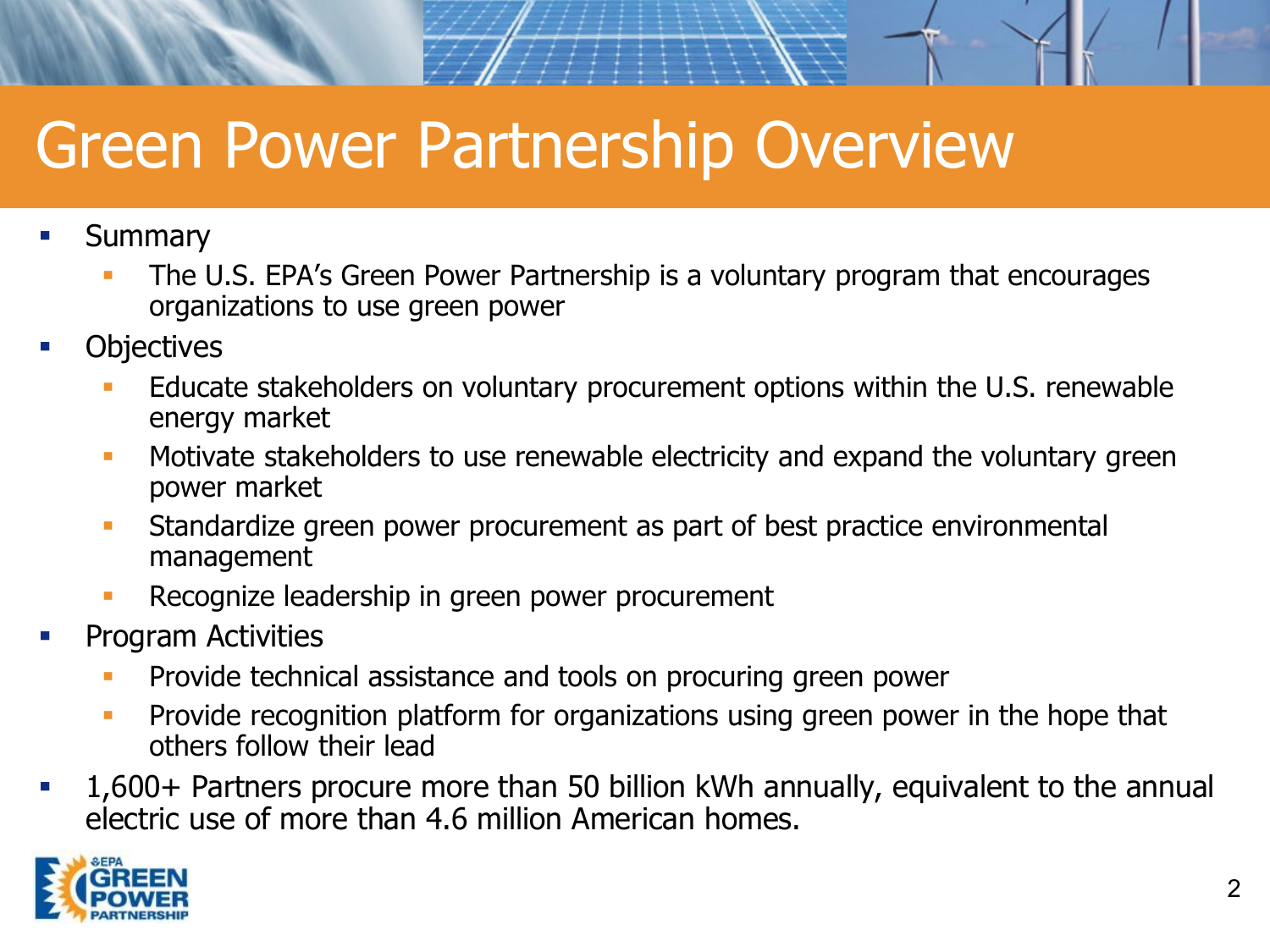## New Partnership Resources!

- **NEW Green Power Supply Options webpages** providing concise definitions of the various options in the renewable energy marketplace, including financial PPAs and utility green tariffs.
- **EXEG FORM** Green Power Equivalency Calculator helps you to better communicate your green power use to stakeholders by translating it from kilowatt-hours (kWh) into more understandable terms and concrete examples.
- **NEW Guide to Making Claims About Your Solar Power Use** describes best practices for appropriately explaining and characterizing solar power activities and the fundamental importance of renewable energy certificates (RECs) for solar power use claims.
- **EREAPPE Arrow Prenewable Energy Certificate (REC) Arbitrage** guidance document describes procurement strategy used by consumers installing self-financed renewable electricity projects or consumers who purchase renewables electricity directly from a project, such as through a power purchase agreement (PPA).
- **NEW: Renewable Energy Certificate (REC) vs Offsets** guidance document that describes the difference with these two instruments, why organizations might use one or both and common misconceptions about them.







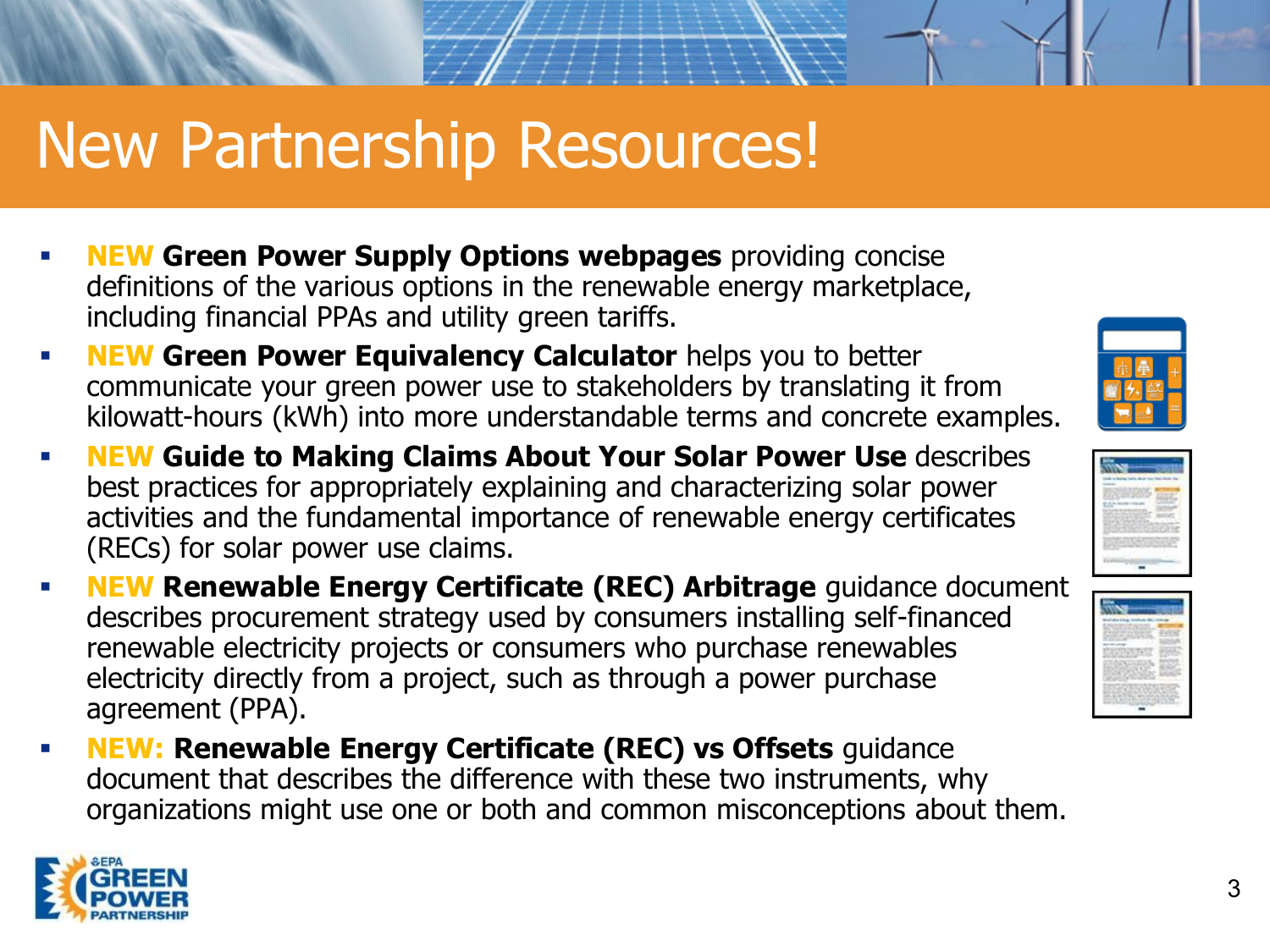## What is Green Power?

- Subset of renewable energy  $$ representative of resources and technologies that offer the highest environmental benefit.
- **Electricity generated from natural** resources that replenish themselves over short periods of time, including the sun, wind, moving water, organic plant and waste material (biomass), and the Earth's heat (geothermal).
- Must be from "new" facilities placed into service within last 15 years.
- **■** Must be from the "voluntary" market.











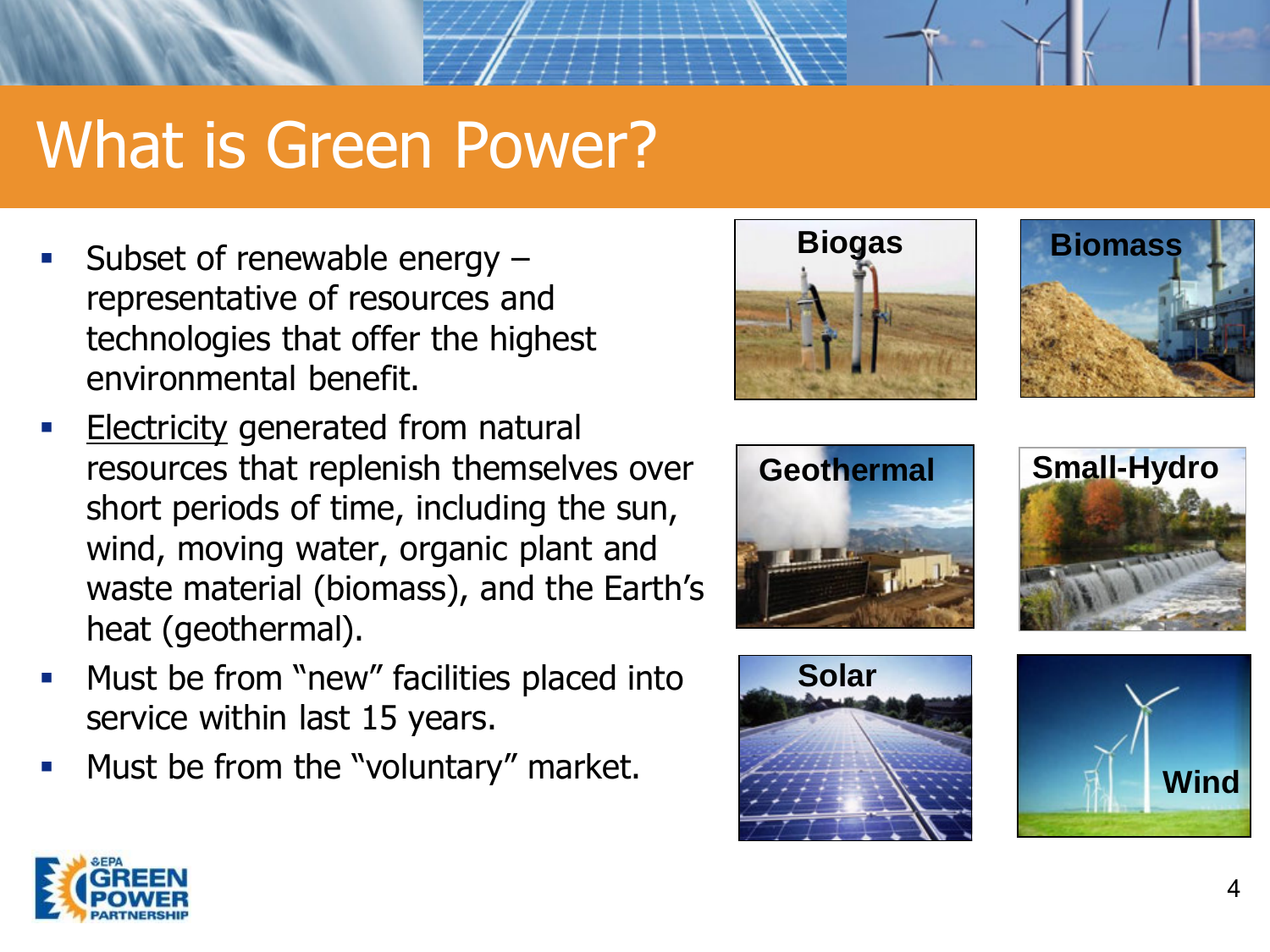# Renewable Energy Certificates

- What is a REC?
	- Tradeable, market-based instrument that represents the legal property rights to the "renewable-ness"—or non-power (i.e., environmental) attributes—of renewable electricity generation.
	- **1 REC is created for every MWh of electricity generated and delivered** to the grid from a renewable energy resource.
	- **Electricity cannot be considered renewable without a REC to** substantiate its renewable-ness.
	- All Green Power Supply Categories include RECs
- RECs: Making Green Power Possible Video
	- https://www.youtube.com/watch?v=\_12VYXms6-c



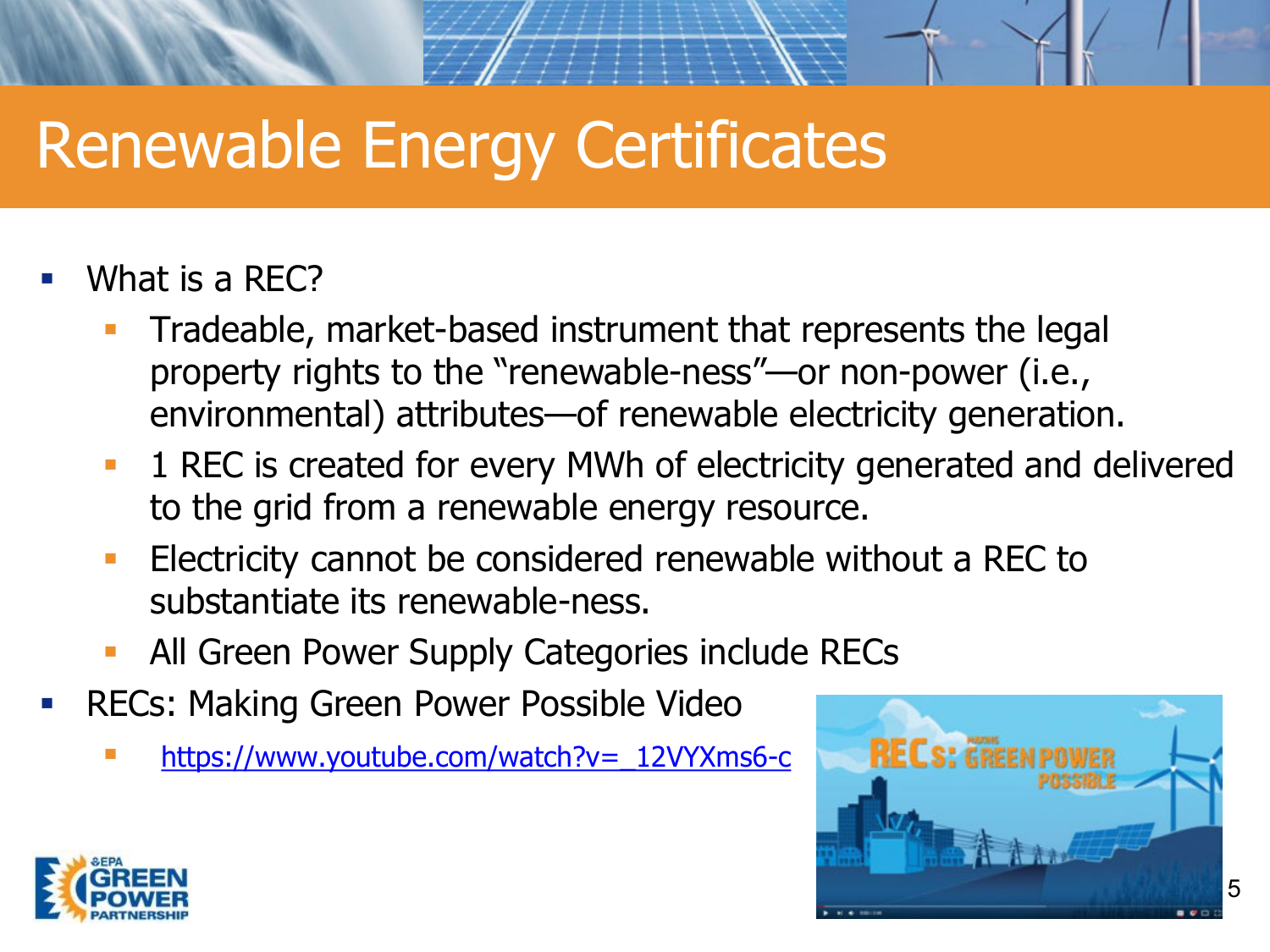# Categories of Green Power Supply

| <b>Category</b>                                                                                                                                                                                                                                                                                                                                                                                                                                                                                                                                                | <b>Green Power Supply Option</b>                      |
|----------------------------------------------------------------------------------------------------------------------------------------------------------------------------------------------------------------------------------------------------------------------------------------------------------------------------------------------------------------------------------------------------------------------------------------------------------------------------------------------------------------------------------------------------------------|-------------------------------------------------------|
| <b>Retail Supply Options:</b><br>Standardized products (e.g. resource mix, price,<br>3rd-party certification status) for sale to consumers<br>from retail suppliers, such as utilities, competitive<br>electricity suppliers, and REC marketers.<br>Generally involve short-term commitments by the<br>consumer to purchase a pre-determined volume or<br>a volume tied to their electricity consumption.<br>The renewable energy project(s) used to supply the<br>product may be periodically changed by the supplier<br>during the duration of the contract. | <b>Unbundled Renewable Energy Certificates (RECs)</b> |
|                                                                                                                                                                                                                                                                                                                                                                                                                                                                                                                                                                | <b>Competitive Green Power Product</b>                |
|                                                                                                                                                                                                                                                                                                                                                                                                                                                                                                                                                                | <b>Utility Green Power Product</b>                    |
|                                                                                                                                                                                                                                                                                                                                                                                                                                                                                                                                                                | <b>Community Choice Aggregation</b>                   |
| <b>Project-Specific Supply Options:</b><br>Generally customized products negotiated between                                                                                                                                                                                                                                                                                                                                                                                                                                                                    | <b>Self Supply</b>                                    |
| the consumer and supplier.<br>Involve long-term commitments by consumers to<br>purchase a volume tied to the output of a pre-<br>determined generation capacity.<br>The renewable energy project used to supply the<br>$\bullet$<br>product is constant throughout the term of the<br>contract or commitment.                                                                                                                                                                                                                                                  | <b>Utility Green Tariff</b>                           |
|                                                                                                                                                                                                                                                                                                                                                                                                                                                                                                                                                                | <b>Shared Renewables</b>                              |
|                                                                                                                                                                                                                                                                                                                                                                                                                                                                                                                                                                | <b>Physical Power Purchase Agreement</b>              |
|                                                                                                                                                                                                                                                                                                                                                                                                                                                                                                                                                                | <b>Financial Power Purchase Agreement</b>             |

 $\#$  and  $\#$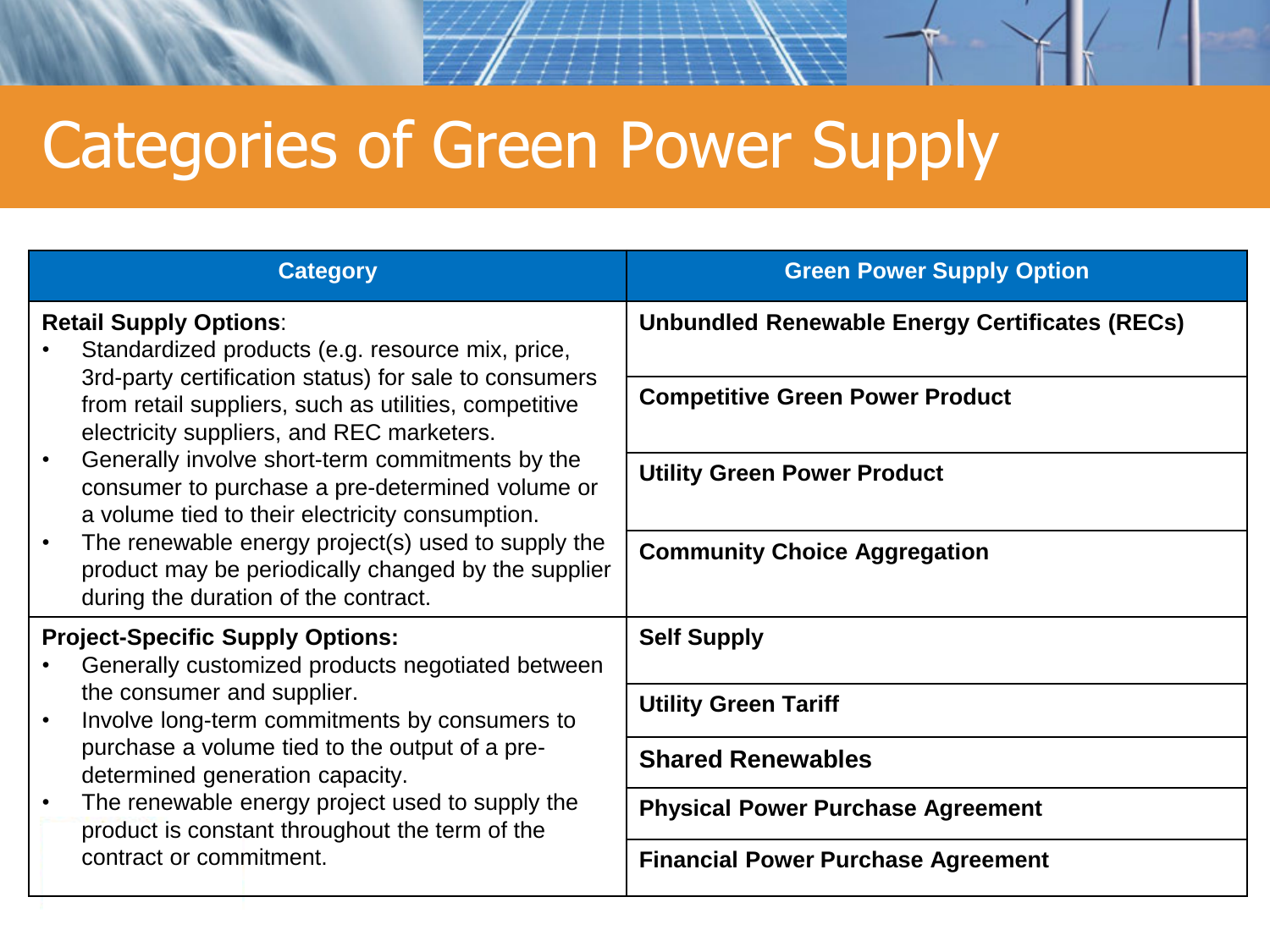## Partner Green Power Use by Supply Option